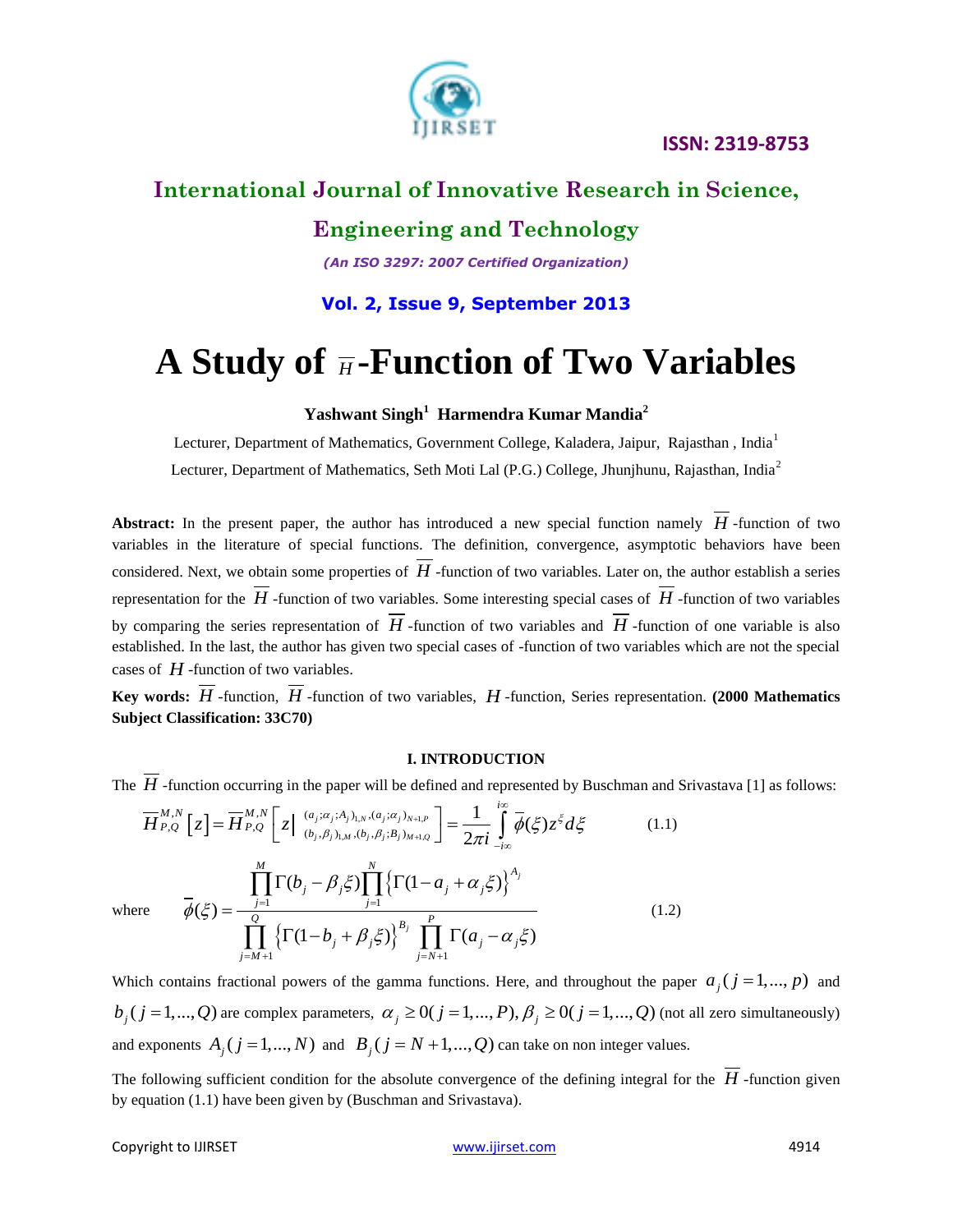

## **International Journal of Innovative Research in Science,**

## **Engineering and Technology**

*(An ISO 3297: 2007 Certified Organization)*

**Vol. 2, Issue 9, September 2013**

$$
\text{Vol. 2, Issue 9, September 2013}
$$
\n
$$
\Omega = \sum_{j=1}^{M} \left| \beta_j \right| + \sum_{j=1}^{N} \left| A_j \alpha_j \right| - \sum_{j=M+1}^{Q} \left| \beta_j B_j \right| - \sum_{j=N+1}^{P} \left| \alpha_j \right| > 0 \tag{1.3}
$$
\n
$$
\text{and } \left| \arg(z) \right| < \frac{1}{2} \pi \Omega \tag{1.4}
$$

The behavior of the H-function for small values of  $|z|$  follows easily from a result recently given by (Rathie [6],p.306,eq.(6.9)). We have

We have  
\n
$$
\overline{H}_{P,Q}^{M,N} [z] = O(|z|^{\gamma}), \gamma = \min_{1 \le j \le N} \left[ \text{Re} \left( \frac{b_j}{\beta_j} \right) \right], |z| \to 0 \tag{1.5}
$$

If we take  $A_j = 1(j = 1, 2, ..., N), B_j = 1(j = M + 1, ..., Q)$  in (1.1), the function  $\overline{H}_{P,Q}^{M,N}$ [.] reduces to the Fox's *H* -function [3].

The following series representation for the *H* -function will be required in the sequel [see Rathie, pp.305- 306,eq.(6.8)]:

500,eq.(0.8)].  
\n
$$
\overline{H}_{P,Q}^{M,N} \left[ z \Big|_{(b_j, \beta_j)_{1,N}, (b_j, \beta_j; B_j)_{M+1,Q}}^{(a_j, \alpha_j; A_j)_{1,N}, (a_j, \alpha_j)_{N+1,P}} \right] =
$$
\n
$$
\sum_{h=1}^{M} \sum_{r=0}^{\infty} \prod_{\substack{j=1 \ j \neq h}}^{M} \Gamma(b_j - \beta_j \xi_{h,r}) \prod_{j=1}^{N} \left\{ \Gamma(1 - a_j + \alpha_j \xi_{h,r}) \right\}^{A_j} (-1)^r z^{\xi_{h,r}}
$$
\n
$$
\prod_{j=M+1}^{Q} \left\{ \Gamma(1 - b_j + \beta_j \xi_{h,r}) \right\}^{B_j} \prod_{j=N+1}^{P} \Gamma(a_j - \alpha_j \xi_{h,r}) r! \beta_h
$$
\n(1.6)

Where

$$
\xi_{h,r}=\frac{(b_h+r)}{\beta_h}.
$$

#### **II. THE** *H* **-FUNCTION OF TWO VARIABLES**

**11. THE** 
$$
\overline{H}
$$
**-FUNCTION OF TWO VARIABLES**  
\nThe  $\overline{H}$ **-function of two variables will be defined and represented in the following manner:**  
\n
$$
\overline{H}[x, y] = \overline{H} \begin{bmatrix} x \\ y \end{bmatrix} = \overline{H} \begin{bmatrix} x \\ y \end{bmatrix} = \overline{H} \begin{bmatrix} x \\ p_1, q_1: p_2, q_2: p_3, n_2 \end{bmatrix} \begin{bmatrix} x \\ x \\ y \end{bmatrix} \begin{bmatrix} (a_j, \alpha_j; A_j)_{1, p_1}, (c_j, r_j; K_j)_{1, p_2}, (e_j, F_j)_{1, p_3}, (e_j, E_j)_{1, q_3}, (e_j, E_j)_{1, q_3}, (e_j, E_j)_{1, q_3}, (e_j, E_j)_{1, q_3}, (e_j, E_j)_{1, q_3}, (e_j, E_j)_{1, q_3}, (e_j, E_j)_{1, q_3}, (e_j, E_j)_{1, q_3}, (e_j, E_j)_{1, q_3}, (e_j, E_j)_{1, q_3}, (e_j, E_j)_{1, q_3}, (e_j, E_j)_{1, q_3}, (e_j, E_j)_{1, q_3}, (e_j, E_j)_{1, q_3}, (e_j, E_j)_{1, q_3}, (e_j, E_j)_{1, q_3}, (e_j, E_j)_{1, q_3}, (e_j, E_j)_{1, q_3}, (e_j, E_j)_{1, q_3}, (e_j, E_j)_{1, q_3}, (e_j, E_j)_{1, q_3}, (e_j, E_j)_{1, q_3}, (e_j, E_j)_{1, q_3}, (e_j, E_j)_{1, q_3}, (e_j, E_j)_{1, q_3}, (e_j, E_j)_{1, q_3}, (e_j, E_j)_{1, q_3}, (e_j, E_j)_{1, q_3}, (e_j, E_j)_{1, q_3}, (e_j, E_j)_{1, q_3}, (e_j, E_j)_{1, q_3}, (e_j, E_j)_{1, q_3}, (e_j, E_j)_{1, q_3}, (e_j, E_j)_{1, q_3}, (e_j, E_j)_{1, q_3}, (e_j, E_j)_{1, q_3}, (e_j, E_j)_{1, q_3}, (e_j, E_j)_{1, q
$$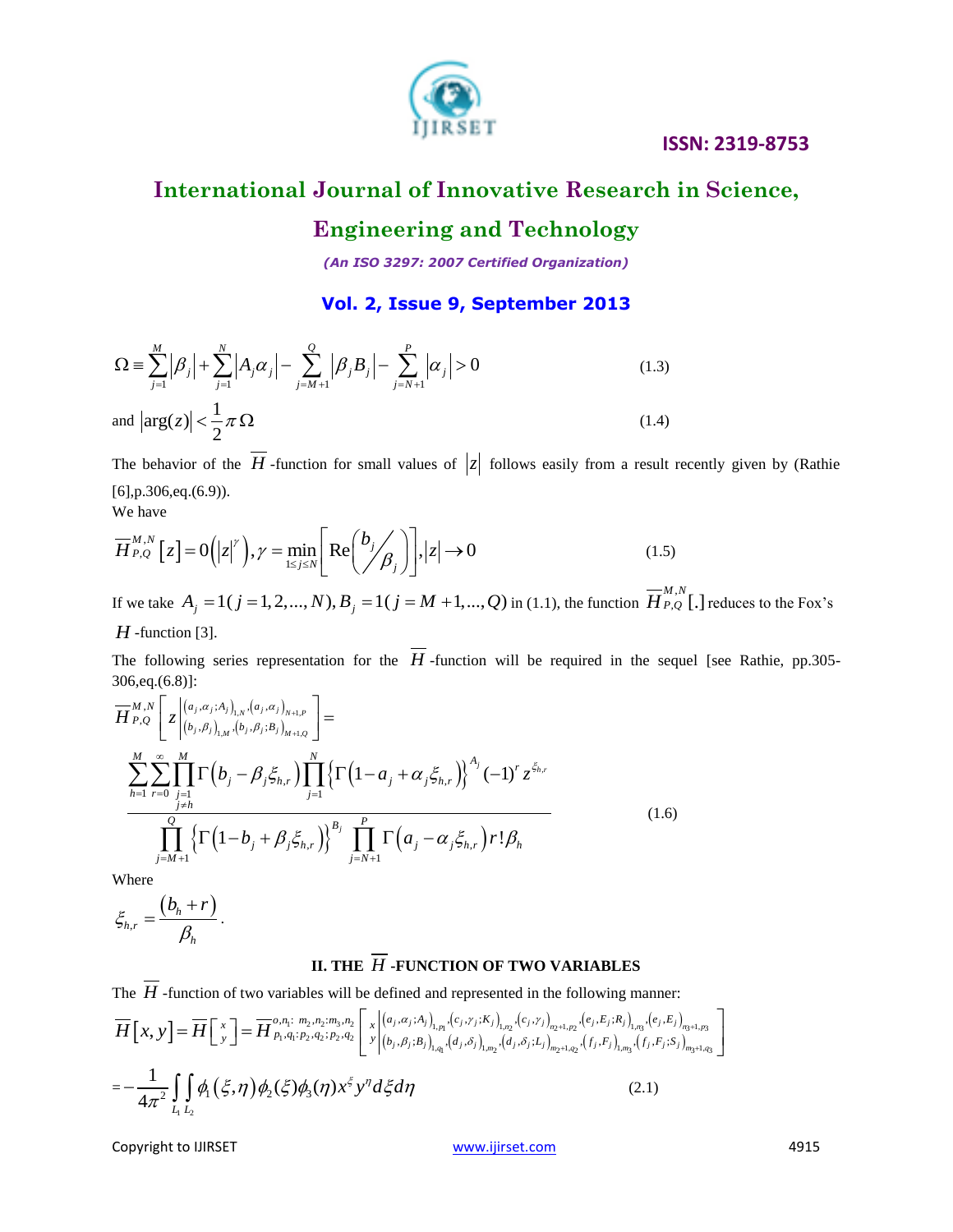

## **International Journal of Innovative Research in Science,**

## **Engineering and Technology**

*(An ISO 3297: 2007 Certified Organization)*

### **Vol. 2, Issue 9, September 2013**

Where

Where  
\n
$$
\phi_{1}(\xi,\eta) = \frac{\prod_{j=1}^{n_{1}}\Gamma(1-a_{j} + \alpha_{j}\xi + A_{j}\eta)}{\prod_{j=1}^{n_{1}}\Gamma(a_{j} - \alpha_{j}\xi - A_{j}\eta)\prod_{j=1}^{q_{1}}\Gamma(1-b_{j} + \beta_{j}\xi + B_{j}\eta)}
$$
\n
$$
\phi_{2}(\xi) = \frac{\prod_{j=1}^{n_{2}}\left\{\Gamma(1-c_{j} + \gamma_{j}\xi)\right\}^{K_{j}}\prod_{j=1}^{m_{2}}\Gamma(d_{j} - \delta_{j}\xi)}{\prod_{j=n_{2}+1}^{n_{2}}\Gamma(c_{j} - \gamma_{j}\xi)\prod_{j=m_{2}+1}^{q_{2}}\left\{\Gamma(1-d_{j} + \delta_{j}\xi)\right\}^{L_{j}}}
$$
\n
$$
\phi_{3}(\eta) = \frac{\prod_{j=1}^{n_{3}}\left\{\Gamma(1-e_{j} + E_{j}\eta)\right\}^{R_{j}}\prod_{j=1}^{m_{3}}\Gamma(f_{j} - F_{j}\eta)}{\prod_{j=n_{3}+1}^{n_{3}}\Gamma(e_{j} - E_{j}\eta)\prod_{j=m_{3}+1}^{q_{3}}\left\{\Gamma(1-f_{j} + F_{j}\eta)\right\}^{S_{j}}}
$$
\n(2.4)

Where *x* and *y* are not equal to zero (real or complex), and an empty product is interpreted as unity  $p_i, q_i, n_i, m_j$ Where *x* and *y* are not equal to zero (real or complex), and an empty product is interpreted a are non-negative integers such that  $0 \le n_i \le p_i$ ,  $o \le m_j \le q_j$  ( $i = 1, 2, 3; j = 2, 3$ ). All the Where *X* and *y* are not equal to zero (real or complex), and an empty product is int<br>are non-negative integers such that  $0 \le n_i \le p_i$ ,  $o \le m_j \le q_j$   $(i = 1, 2, 3; j = 2, 3)$ <br> $a_j$   $(j = 1, 2, ..., p_1)$ ,  $b_j$   $(j = 1, 2, ..., q_1)$ ,  $c_j$   $(j$  $a_j$ (*j* = 1, 2,...,  $p_1$ *)*,  $b_j$ (*j* = 1, 2,...,  $q_1$ *)*,  $c_j$ (*j* = 1, 2,...,  $p_2$ *)*,  $a_j$ (*e<sub>j</sub>*(*j* = 1, 2,...,  $p_3$ ),  $f_j$ (*j* = 1, 2,...,  $q_3$ ) are complex parameters.  $e_j$  (  $j = 1, 2, ..., p_3$  ),  $f_j$  (  $j = 1, 2, ..., q_3$  ) are complex parameters.<br>  $\gamma_j \ge 0$  (  $j = 1, 2, ..., p_2$  ),  $\delta_j \ge 0$  (  $j = 1, 2, ..., q_2$  ) (not all zero simultaneously), similarly  $\gamma_j \ge 0$ ( $j = 1, 2, ..., p_2$ ),  $\delta_j \ge 0$ ( $j = 1, 2, ..., q_2$ ) (not all zero simultaneously), similarly<br>  $E_j \ge 0$ ( $j = 1, 2, ..., p_3$ ),  $F_j \ge 0$ ( $j = 1, 2, ..., q_3$ ) (not all zero simultaneously). The exponents  $\gamma_j \ge 0$ ( $j = 1, 2, ..., p_2$ ),  $\delta_j \ge 0$ ( $j = 1, 2, ..., q_2$ ) (not all zero simultaneously), similarly<br>  $E_j \ge 0$ ( $j = 1, 2, ..., p_3$ ),  $F_j \ge 0$ ( $j = 1, 2, ..., q_3$ ) (not all zero simultaneously). The exponents<br>  $K_j$ ( $j = 1, 2, ..., n_3$ ),  $L_j$ ( $j$  $K_i$  ( $j = 1, 2, ..., n_3$ ),  $L_i$  ( $j = m_2 + 1, ..., q_2$ ),  $R_i$  ( $j = 1, 2, ..., n_3$ ),  $S_i$  ( $j = m_3 + 1, ..., q_3$ ) can take on non-negative values.

The contour  $L_1$  is in  $\xi$ -plane and runs from  $-i\infty$  to  $+i\infty$ . The poles of  $\Gamma\left(d_j - \delta_j \xi\right)$   $(j = 1, 2, ..., m_2)$  lie to the right and the poles of blane and runs from  $-i\infty$  to  $+i\infty$ . The poles of  $\Gamma((d_j - \delta_j \xi)(j = 1, 2, ..., m_2))$ <br>  $\{(1-c_j + \gamma_j \xi)\}^{K_j} (j = 1, 2, ..., n_2), \Gamma((1 - a_j + \alpha_j \xi + A_j \eta)(j = 1, 2, ..., n_1))$ *K j* -plane and runs from  $-i\infty$  *to*  $+i\infty$ . The poles of  $\Gamma((d_j - \delta_j \xi)(j = 1, 2, ..., m_2))$ <br> $\Gamma\{(1-c_j + \gamma_j \xi)\}^{K_j}$   $(j = 1, 2, ..., n_2), \Gamma(1 - a_j + \alpha_j \xi + A_j \eta)(j = 1, 2, ..., n_1)$ to the left of the contour. For  $K_j$  ( $j = 1, 2, ..., n_2$ ) not an integer, the poles of gamma functions of the numerator in (2.3) are converted to the branch points.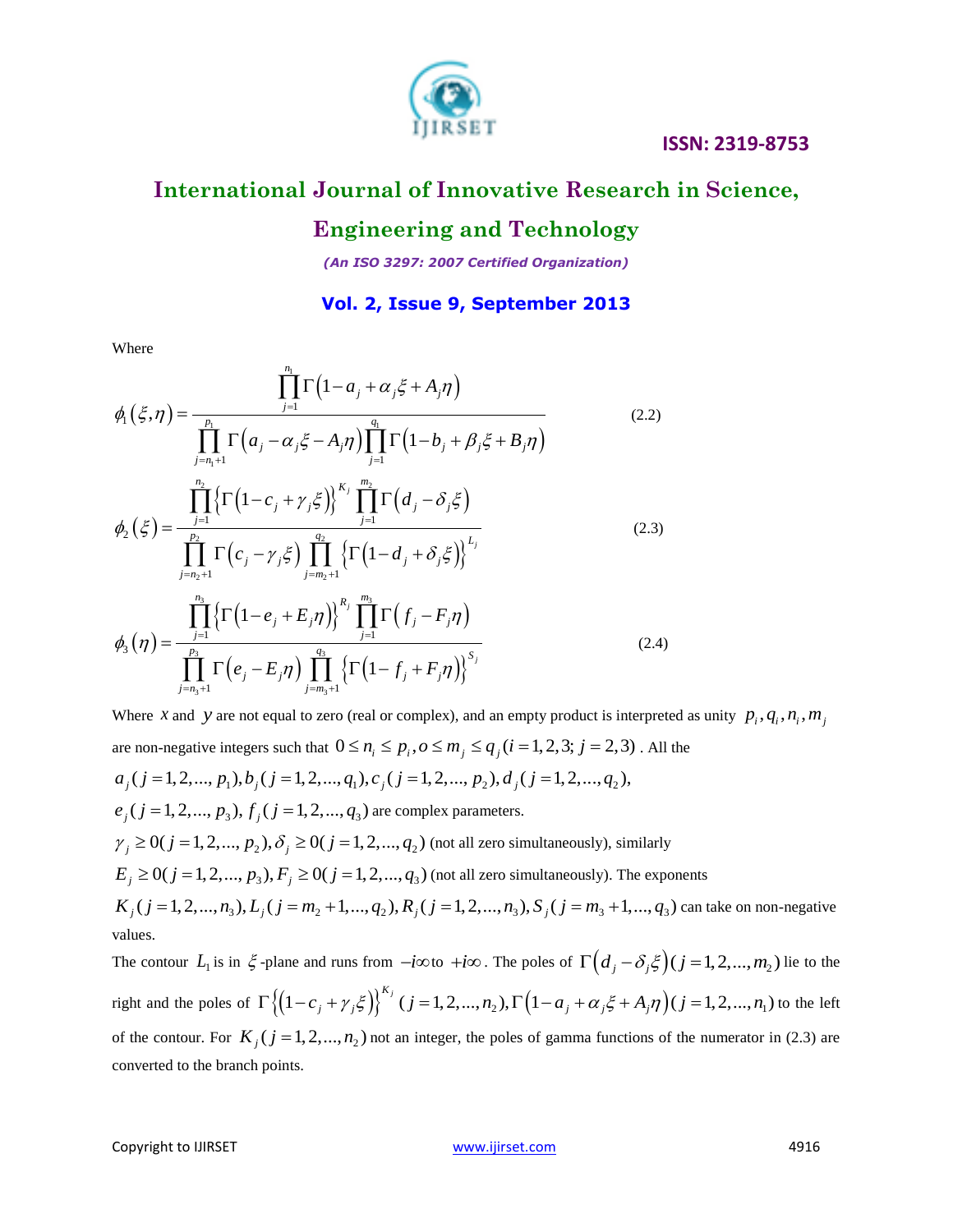

## **International Journal of Innovative Research in Science,**

## **Engineering and Technology**

*(An ISO 3297: 2007 Certified Organization)*

### **Vol. 2, Issue 9, September 2013**

The contour  $L_2$  is in  $\eta$ -plane and runs from  $-i\infty$  to  $+i\infty$ . The poles of  $\Gamma((f_j - F_j \eta)(j = 1, 2, ..., m_3))$  lie to the right and the poles of plane and runs from  $-i\infty$  to  $+i\infty$ . The poles of  $\Gamma((f_j - F_j \eta)(j = 1, 2, ..., m_3))$ <br>  $\{(1 - e_j + E_j \eta)\}^{R_j} (j = 1, 2, ..., n_3), \Gamma((1 - a_j + \alpha_j \xi + A_j \eta)(j = 1, 2, ..., n_1))$ *Rj j*-plane and runs from  $-i\infty$  to  $+i\infty$ . The poles of  $\Gamma((f_j - F_j \eta)(j = 1, 2, ..., m_3))$ <br> $\Gamma\{(1 - e_j + E_j \eta)\}^{R_j}$   $(j = 1, 2, ..., n_3)$ ,  $\Gamma((1 - a_j + \alpha_j \xi + A_j \eta)(j = 1, 2, ..., n_1))$ to the left of the contour. For  $R_j$  ( $j = 1, 2, ..., n_3$ ) not an integer, the poles of gamma functions of the numerator in (2.4) are converted to the branch points.

The functions defined in (2.1) is an analytic function of *x* and *y*, if  
\n
$$
U = \sum_{j=1}^{p_1} \alpha_j + \sum_{j=1}^{p_2} \gamma_j - \sum_{j=1}^{q_1} \beta_j - \sum_{j=1}^{q_2} \delta_j < 0
$$
\n(2.5)

$$
V = \sum_{j=1}^{p_1} A_j + \sum_{j=1}^{p_3} E_j - \sum_{j=1}^{q_1} B_j - \sum_{j=1}^{q_3} F_j < 0
$$
 (2.6)

$$
V = \sum_{j=1}^{p_1} A_j + \sum_{j=1}^{p_3} E_j - \sum_{j=1}^{q_1} B_j - \sum_{j=1}^{q_3} F_j < 0
$$
\nThe integral in (2.1) converges under the following set of conditions:

\n
$$
\Omega = \sum_{j=1}^{n_1} \alpha_j - \sum_{j=n_1+1}^{p_1} \alpha_j + \sum_{j=1}^{m_2} \delta_j - \sum_{j=m_2+1}^{q_2} \delta_j L_j + \sum_{j=1}^{n_2} \gamma_j K_j - \sum_{j=n_2+1}^{p_2} \gamma_j - \sum_{j=1}^{q_1} \beta_j > 0
$$
\n(2.7)

\n
$$
\Lambda = \sum_{j=1}^{n_1} A_j - \sum_{j=n_1+1}^{p_1} A_j + \sum_{j=1}^{m_2} F_j - \sum_{j=m_2+1}^{q_2} F_j S_j + \sum_{j=1}^{n_3} E_j R_j - \sum_{j=n_2+1}^{p_3} E_j - \sum_{j=1}^{q_1} B_j > 0
$$
\n(2.8)

$$
\Lambda = \sum_{j=1}^{n_1} A_j - \sum_{j=n_1+1}^{p_1} A_j + \sum_{j=1}^{m_2} F_j - \sum_{j=m_2+1}^{q_2} F_j S_j + \sum_{j=1}^{n_3} E_j R_j - \sum_{j=n_2+1}^{p_3} E_j - \sum_{j=1}^{q_1} B_j > 0 \qquad (2.8)
$$
  

$$
|\arg x| < \frac{1}{2} \Omega \pi, |\arg y| < \frac{1}{2} \Lambda \pi
$$
 (2.9)

The behavior of the *H*-function of two variables for small values of 
$$
|z|
$$
 follows as:  
\n
$$
\overline{H}[x, y] = O(|x|^{\alpha} |y|^{\beta}), \max\{|x|, |y|\} \to 0
$$
\n(2.10)

Where

$$
\alpha = \min_{1 \le j \le m_2} \left[ \text{Re} \left( \frac{d_j}{\delta_j} \right) \right] \qquad \beta = \min_{1 \le j \le m_2} \left[ \text{Re} \left( \frac{f_j}{F_j} \right) \right]
$$
(2.11)

For large value of 
$$
|z|
$$
,  
\n
$$
\overline{H}[x, y] = O\left\{ |x|^{\alpha'}, |y|^{\beta'} \right\}, \min\left\{ |x|, |y| \right\} \to 0
$$
\n(2.12)

Where

$$
\alpha' = \max_{1 \le j \le n_2} \text{Re}\left(K_j \frac{c_j - 1}{\gamma_j}\right), \ \beta' = \max_{1 \le j \le n_3} \text{Re}\left(R_j \frac{e_j - 1}{E_j}\right) \tag{2.13}
$$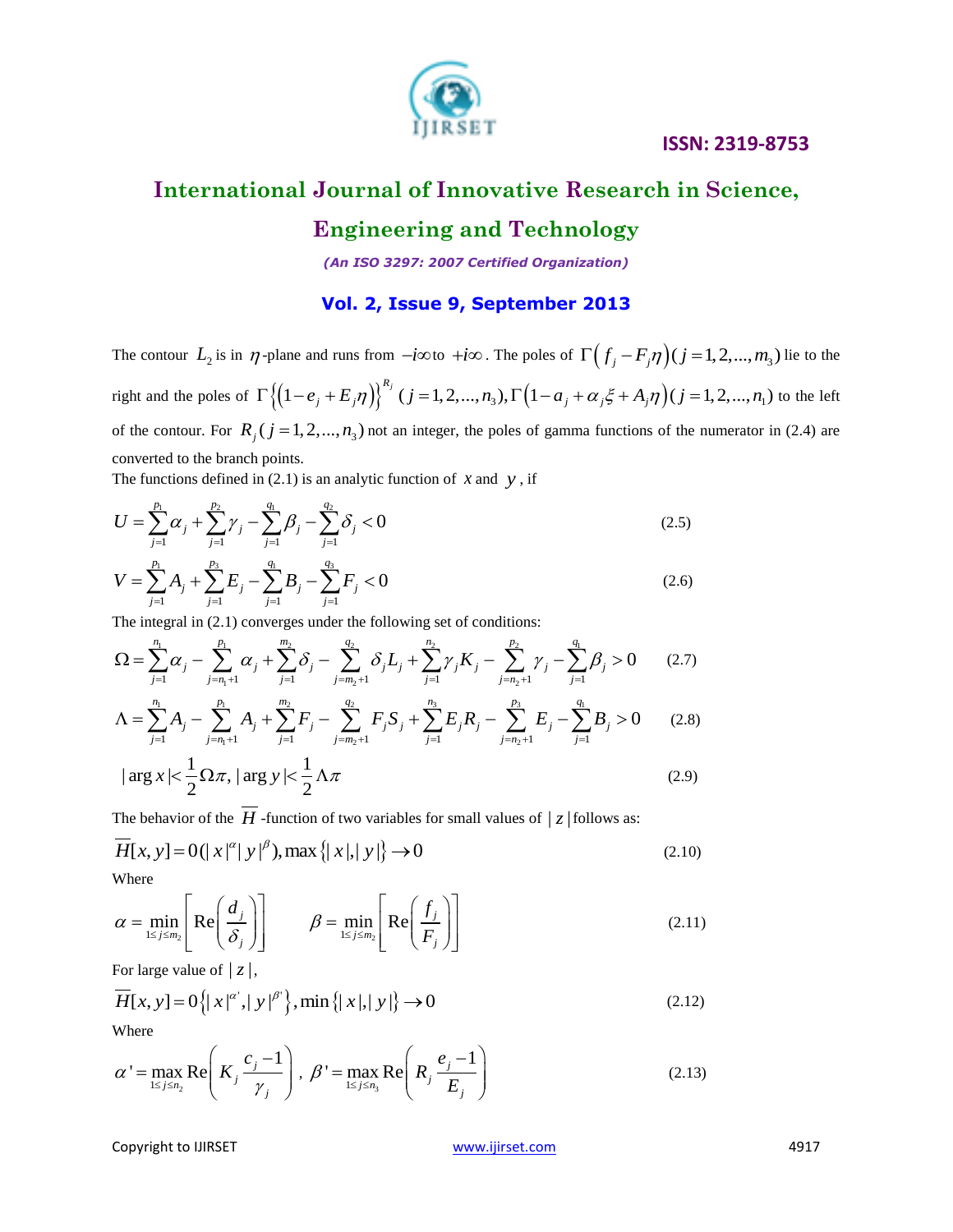

## **International Journal of Innovative Research in Science,**

## **Engineering and Technology**

*(An ISO 3297: 2007 Certified Organization)*

#### **Vol. 2, Issue 9, September 2013**

Provided that  $U < 0$  and  $V < 0$ .

If we take

Provided that  $U < 0$  and  $V < 0$ .<br>
If we take<br>  $K_j = 1(j = 1, 2, ..., n_2), L_j = 1(j = m_2 + 1, ..., q_2), R_j = 1(j = 1, 2, ..., n_3), S_j = 1(j = m_3 + 1, ..., q_3)$  in (2.1) in (2.1),

the  $H$ -function of two variables reduces to  $H$ -function of two variables due to [5].

#### **III. SOME PROPERTIES OF** *H* **-FUNCTION OF TWO VARIABLES**

1. If we set  $n_1 = p_1 = q_1 = 0$ , the  $\overline{H}$  -function of two variables breaks up into a product of two  $\overline{H}$  -function of one variable namely<br>  $\overline{H}^{0,0,m_2,n_2,m_3,n_3}_{0,0;\dots,n_2;\dots,n_3,\dots,n_4}$ one variable namely

one var  
\n
$$
\overline{H}_{0,0;p_{2},q_{2};p_{3},q_{3}}^{0,\underline{m_{2},m_{3},n_{3}}}\left[\left[x\left|-\left(c_{j},\gamma_{j};K_{j}\right)_{1,n_{2}},\left(c_{j},\gamma_{j}\right)_{n+1,p_{2}}:\left(e_{j},E_{j};R_{j}\right)_{1,n_{3}},\left(e_{j},E_{j}\right)_{n_{3}+1,p_{3}}\right]\right]
$$
\none var  
\n
$$
H_{0,0;p_{2},q_{2};p_{3},q_{3}}^{0,\underline{m_{3},m_{3}}}\left[\left[x\left|-\left(d_{j},\delta_{j}\right)_{1,m_{2}},\left(d_{j},\delta_{j};L_{j}\right)_{m_{2}+1,q_{2}}:\left(f_{j},F_{j}\right)_{1,m_{3}},\left(f_{j},F_{j};S_{j}\right)_{m_{3}+1,q_{3}}\right]\right]
$$

$$
= \overline{H}^{m_{2},n_{2}}_{p_{2},q_{2}}\left[x\Big| \begin{array}{c} (c_{j},\gamma_{j};K_{j})_{1,m_{2}},(a_{j},\delta_{j};L_{j})_{m_{2}+1,q_{2}}; (J_{j},F_{j})_{1,m_{3}},(J_{j},F_{j};S_{j})_{m_{3}+1,q_{3}} \\ (c_{j},\gamma_{j};K_{j})_{1,n_{2}},(c_{j},\gamma_{j})_{n_{2}+1,p_{2}} \\ (d_{j},\delta_{j})_{1,m_{2}},(d_{j},\delta_{j};L_{j})_{m_{2}+1,q_{2}} \end{array}\right] \overline{H}^{m_{3},n_{3}}_{p_{3},q_{3}}\left[y\Big| \begin{array}{c} (e_{j},E_{j};R_{j})_{1,m_{3}}(e_{j},E_{j})_{m_{3}+1,p_{3}} \\ (f_{j},F_{j};S_{j})_{m_{3}+1,q_{3}} \end{array}\right]
$$
(3.1)

$$
-H p_{2},q_{2} \sim \int_{0}^{2} \int_{0}^{2} \int_{1}^{2} (d_{j},\delta_{j})_{1,m_{2}} \cdot (d_{j},\delta_{j}:L_{j})_{m_{2}+1,q_{2}} \int_{0}^{2} H p_{3},q_{3} \sim \int_{0}^{2} \int_{0}^{2} (f_{j},F_{j})_{1,m_{3}} \cdot (f_{j},F_{j};S_{j})_{m_{3}+1,q_{3}} \int_{0}^{2} \int_{0}^{2} (d_{j},\delta_{j})_{1,m_{2}} \cdot (d_{j},\lambda\alpha_{j}:A_{j})_{1,m_{2}} \cdot (c_{j},\lambda\gamma_{j})_{1,m_{2}} \cdot (c_{j},\lambda\gamma_{j})_{m_{2}+1,p_{2}} \cdot (e_{j},\lambda E_{j})_{1,m_{3}} \cdot (e_{j},\lambda E_{j})_{1,m_{3}+1,p_{3}} \Big]_{0}^{2} = \frac{1}{H p_{1},q_{1}:p_{2},q_{2}:p_{3},q_{3}} \int_{0}^{2} \int_{0}^{2} \int_{0}^{2} (b_{j},\lambda\beta_{j}:B_{j})_{1,q_{1}} \cdot (d_{j},\lambda\delta_{j})_{1,m_{2}} \cdot (d_{j},\lambda\delta_{j}:L_{j})_{m_{2}+1,q_{2}} \cdot (f_{j},\lambda F_{j})_{1,m_{3}} \cdot (f_{j},\lambda F_{j}:S_{j})_{m_{3}+1,q_{3}} \Big]_{0}^{2} = \frac{1}{H p_{1},q_{1}:p_{2},q_{2}:p_{3},q_{3}} \int_{0}^{2} \int_{0}^{2} \int_{0}^{2} (a_{j},\lambda_{j})_{1,n_{1}} \cdot (c_{j},\gamma_{j}:K_{j})_{1,n_{2}} \cdot (c_{j},\gamma_{j})_{m_{2}+1,q_{2}} \cdot (e_{j},E_{j}:R_{j})_{1,n_{3}} \cdot (f_{j},E_{j})_{1,n_{3}} \cdot (f_{j},E_{j}:S_{j})_{m_{3}+1,q_{3}} \Big]_{0}^{2} = \frac{1}{H p_{1},q_{1}:p_{2},q_{2}:p_{3},q_{3}} \int_{0}^{2} \int_{0}^{2} \int_{0}^{2} (a_{j},\lambda_{j}:B_{j})_{1,n_{1}} \cdot (c
$$

The series representation of the  $H$  -function of two variables defined and represented by (2.1) is as follows: (i)  $\delta_m (d_j + \lambda) \neq \delta_j (d_m + \mu)$ (i)  $O_m (a_j + \lambda) \neq O_j (a_m + \mu)$ <br>For  $j \neq m; j, m = 1, 2, ..., m_2; \lambda, \mu = 0, 1, 2, ...$ (ii)  $F_n(f_k + \rho) \neq F_k(f_n + v)$ 

(ii)  $P_n (J_k + P) + P_k (J_n + V)$ <br>For  $n \neq k; n, k = 1, 2, ... m_3; \rho, v = 0, 1, 2, ...$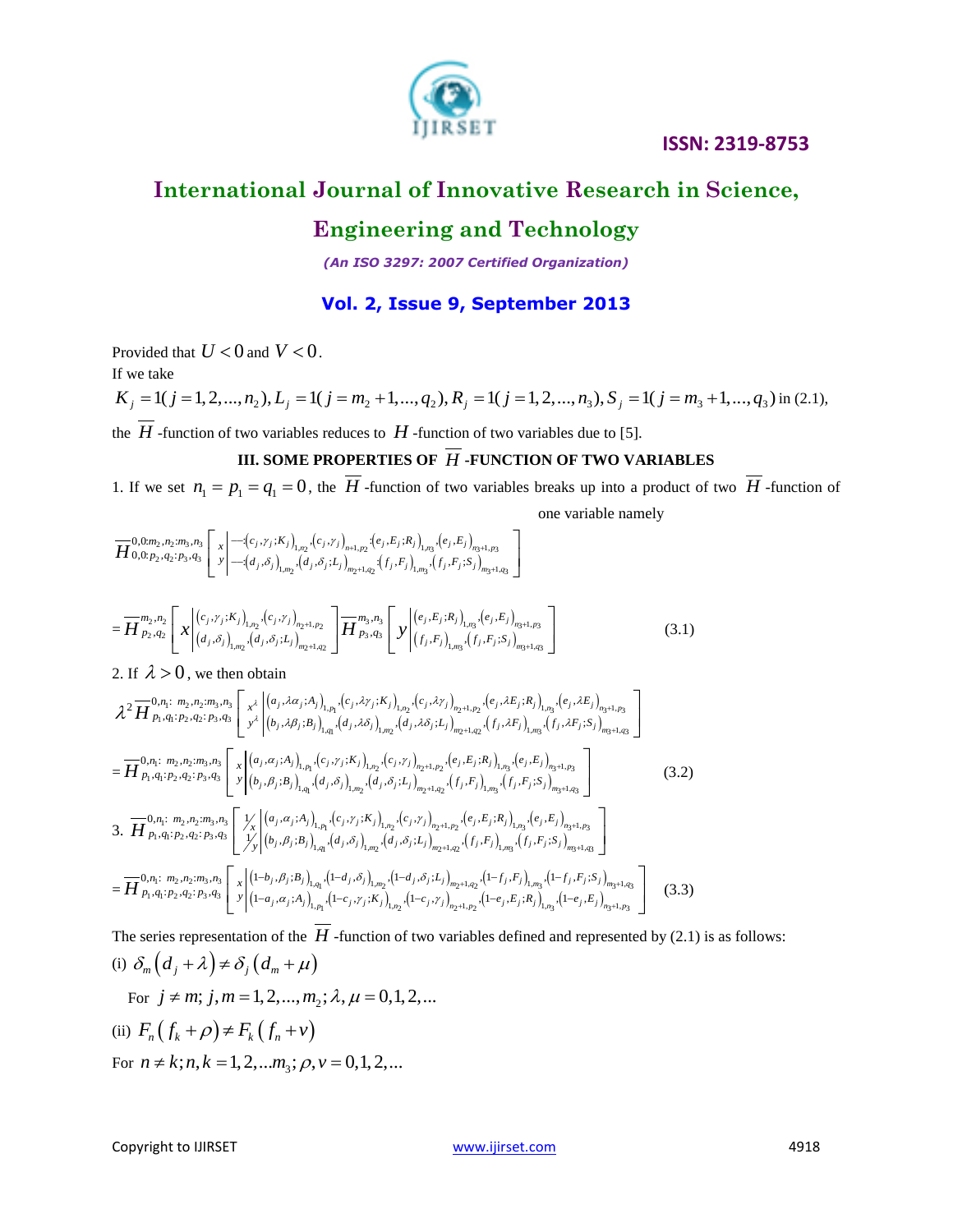

# **International Journal of Innovative Research in Science,**

## **Engineering and Technology**

*(An ISO 3297: 2007 Certified Organization)*

## **Vol. 2, Issue 9, September 2013**

(iii)  $x, y \neq 0, U < 0, V < 0$  [*U* and *V* are defined by (2.5) and (2.6)], and if all the poles of (2.1) are simple, then<br>the integral (2.1) can be evaluated as a sum of residues to give<br> $\overline{H}[x, y] = \sum_{m=1}^{m_2} \sum_{u=0}^{n_3}$ the integral (2.1) can be evaluated as a sum of residues to give be evaluated as a sum of residues to give

(iii) 
$$
x, y \neq 0, U < 0, V < 0
$$
 [*U* and *V* are defined by (2.5) and (2.6)], and if all the poles of the integral (2.1) can be evaluated as a sum of residues to give\n
$$
\overline{H}\left[x, y\right] = \sum_{m=1}^{m_2} \sum_{n=1}^{n_3} \sum_{\mu=0}^{\infty} \sum_{\nu=0}^{\infty} \phi_1\left(\rho_{m,\mu}, \sigma_{n,\nu}\right) \phi_4\left(\rho_{m,\mu}\right) \phi_5\left(\sigma_{n,\nu}\right) \frac{(-1)^{\mu+\nu} (x)^{\rho_{m,\mu}} (y)^{\sigma_{n,\nu}}}{\delta_m F_n \mu! \nu!} \qquad (3.4)
$$

Where

where  
\n
$$
\rho_{m,\mu} = \frac{\left(d_m + \mu\right)}{\delta_m}, \sigma_{n,\nu} = \frac{\left(f_n + \nu\right)}{F_n}
$$
\n
$$
\prod_{j=1}^{m_2} \Gamma\left(d_j - \delta_j \xi\right) \prod_{j=1}^{n_2} \left\{\Gamma\left(1 - c_j + \gamma_j \xi\right)\right\}^{K_j}
$$
\n(3.5)

$$
\phi_4(\xi) = \frac{\prod_{j=1}^{j=1} \Gamma(d_j - \delta_j \xi) \prod_{j=1}^{j=1} \{ \Gamma(1 - c_j + \gamma_j \xi) \}}{\prod_{j=n_2+1}^{p_2} \Gamma(c_j - \gamma_j \xi) \prod_{j=m_2+1}^{q_2} \{ \Gamma(1 - d_j + \delta_j \xi) \}}^{L_j}
$$
(3.6)

 $\phi_5$  is defined analogously to  $\phi_4$  in terms of the parameter sets

$$
\phi_5
$$
 is defined analogously to  $\phi_4$  in terms of the parameter sets  
\n $(e_j, E_j; R_j)_{1,n_3}, (e_j, E_j)_{n_3+1,p_3}, (f_j, F_j)_{1,m_3}, (f_j, F_j; S_j)_{m_3+1,q_3}$ . Also  $\phi_i$  is defined by means of (2.2).

By comparing the series representation of  $H[x, y]$  and  $H$  -function, we get the following interesting special case<br>of (2.1).<br> $\frac{1}{H} \sum_{p_1, q_1: p_2, q_2: p_3, q_3} \left[ x \left| \left( a_j, a_j; A_j \right)_{l,p_1}, \left( c_j, r_j; K_j \right)_{l,p_2}, \left( c_j, r_j \right)_{n_$ of (2.1).

of (2.1).  
\n
$$
\overline{H}_{p_1, q_1; p_2, q_2; m_3, n_3}^{0, \eta_1} \left[ x \left| \left( a_j, \alpha_j; A_j \right)_{i, p_1} \left( c_j, \gamma_j; K_j \right)_{i, p_2}, \left( c_j, \gamma_j \right)_{m_2+1, p_2}, \left( e_j, E_j; R_j \right)_{i, p_3}, \left( e_j, E_j \right)_{m_3+1, p_3} \right] \right]
$$
\n
$$
= \sum_{w=0}^{\infty} \frac{(-1)^w y^{\rho_w} \prod_{j=1}^{n_3} \left\{ \Gamma \left( 1 - e_j + E_j \rho_w \right) \right\}^R}{F w! \prod_{j=1}^{p_3} \Gamma \left( e_j - E_j \rho_w \right) \prod_{j=1}^{q_3} \left\{ \Gamma \left( 1 - f_j + F_j \rho_w \right) \right\}^{S_j}} \right]
$$
\n
$$
\overline{H}_{p_2, n_1 + n_2}^{m_2, n_1 + n_2} \left[ x \left| \left( c_j, \gamma_j; K_j \right)_{i, p_2} \left( a_j, \alpha_j; L_j \right)_{i, p_1} \left( c_j; \gamma_j \right) \right|_{j=1}^{S_j}} \right]
$$
\n
$$
\overline{H}_{p_2 + q_2, q_1 + q_2}^{m_2, n_1 + n_2} \left[ x \left| \left( c_j, \gamma_j; K_j \right)_{i, p_2} \left( a_j, \alpha_j; L_j \right)_{m_2+1, q_2} \left( b_j, \gamma_j; B_j \right)_{i, q_1} \right] \right]
$$
\n(3.7)

In (3.7), when we put  $f = 0$ ,  $F = 1$  and  $y \to 0$ , we get the following useful confluent of the  $\overline{H}$  -function of two variables:<br>variables:<br> $\lim_{n \to \infty} \overline{H}_{p_1, q_1; p_2, q_2; p_3, q_3+1}^{0, n_1; m_2, n_2; 1, n_3} \left[ \int_x |(a_j, \alpha$ variables:

variables:  
\n
$$
\lim_{y\to 0} \overline{H}^{0,n_1; m_2,n_2;1,n_3}_{p_1,q_1; p_2,q_2; p_3,q_3+1} \left[ x \Big|^{(a_j,\alpha_j;a_j)}_{(b_j,\beta_j;b_j)_{1,q_1}}(c_j,y_j;k_j)_{1,n_2}(c_j,y_j)_{n_2+1,p_2}(e_j,E_j;k_j)_{1,n_3}(e_j,E_j)_{n_3+1,p_3} \right]
$$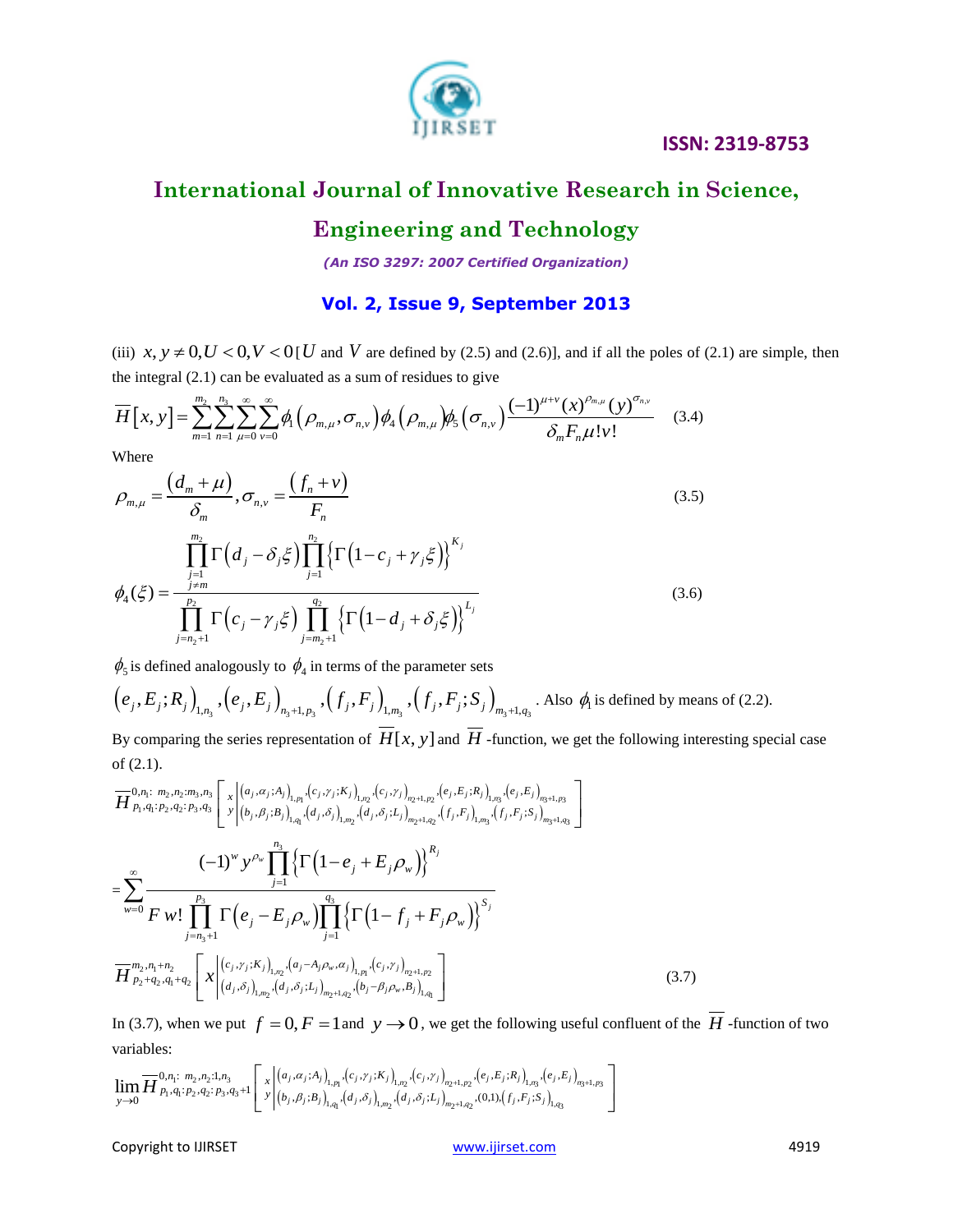

## **International Journal of Innovative Research in Science,**

## **Engineering and Technology**

*(An ISO 3297: 2007 Certified Organization)*

### **Vol. 2, Issue 9, September 2013**

$$
=\frac{\prod_{j=1}^{n_3}\left\{\Gamma\left(1-e_j\right)\right\}^{R_j}}{F\ w! \prod_{j=n_3+1}^{p_3}\Gamma\left(e_j\right)\prod_{j=1}^{q_3}\left\{\Gamma\left(1-f_j\right)\right\}^{S_j}} \frac{\prod_{p_2,q_1+n_2}^{m_2,n_1+n_2}\left[x\left|\begin{array}{l}\left(a_j,a_j;a_j\right)\right\rbrace_{1,p_1},\left(c_j,\gamma_j;k_j\right)_{1,p_2},\left(c_j,\gamma_j\right)_{n_2+1,p_2}}{\left(b_j,\beta_j;s_j\right)_{1,q_1},\left(d_j,\delta_j\right)_{1,m_2},\left(d_j,\delta_j;t_j\right)_{m_2+1,q_2}}\right] \right] (3.8)
$$

Also making use of a result [2, vol.1, p.104, eq. (46)] and (2.1) in (3.7), we obtain another interesting result:  
\n
$$
\overline{H}_{2,0; p_2,q_2:0,2}^{0,1; m_2,n_2:1,0} \left[ x \Big| \begin{array}{l} (a,\rho;1),(b,\sigma;1),(c_j,\gamma_j;K_j)_{1,n_2},(c_j,\gamma_j)_{n_2+1,p_2},--\\ -\Big| \begin{array}{l} -\Big(d_j,\delta_j\Big)_{1,m_2},(d_j,\delta_j;L_j)_{m_2+1,q_2},(f,1),(h,1;1) \end{array} \right] \end{array}
$$
\n
$$
= \overline{H}_{p_2+4,q_2+1}^{m_2+1,n_2+1} \left[ x \Big| \begin{array}{l} (a_j-f,\rho;1),(c_j,\gamma_j;K_j)_{1,n_2},(c_j,\gamma_j)_{n_2+1,n_2},(b-f,\sigma),(b-h,\sigma),(a-h,\rho) \\ (a+b-f-h-1,\rho+\sigma),(d_j,\delta_j)_{1,m_2},(d_j,\delta_j;L_j)_{m_2+1,q_2} \end{array} \right]
$$
\n(3.9)  
\nWhere Re[ $a+b-f-h-1$ ] > 0,  $\rho > 0$ ,  $\sigma > 0$ .

#### **IV. SPECIAL CASES**

The functions  $\overline{J}_{\lambda}^{\nu}$   $\left\lceil \frac{x}{x} \right\rceil$  $J'_\lambda$   $\begin{bmatrix} x \\ y \end{bmatrix}$  and  $\begin{bmatrix} x \\ p \end{bmatrix}$  are the Wright's generalized Bessel functions of two variables and generalized hypergeometric function of two variables respectively. The study of the *H* -function of two variables will cover wider range then the H-function of two variables and gives deeper, more general and more useful results directly

water range then the 
$$
\overrightarrow{H}
$$
-function of two variables and gives deeper, more general and more  
applicable in various problems of physical and biological sciences.  
\n1.  $\overrightarrow{H}_{0,0,0,2,0,2}^{0,0,1,0,1,0} \left[ x \right]_{-(0,1),(-\nu,\mu;K), (0,1),(-\nu^*,\mu;S)}^{-1} = \overrightarrow{J}_{\nu}^{\mu} \left[ x \right] \overrightarrow{J}_{\nu}^{\mu'} \left[ x \right]$   
\n2.  $\overrightarrow{H}_{0,0,2,0,2}^{0,0,1,0,2} \left[ x \right]_{-(0,1),(-\nu,\mu;K), (0,1),(-\nu^*,\mu;S)}^{-1} = \overrightarrow{J}_{\nu}^{\mu} \left[ x \right] \overrightarrow{J}_{\nu}^{\mu'} \left[ x \right]$   
\n2.  $\overrightarrow{H}_{0,0,2,2}^{0,0,1,0,2} \left[ x \right]_{-\overrightarrow{y}}^{-1} \left[ -x \right] - \left[ (-t_{\mu} - t_{\mu}) \cdot \hat{S}_{\mu} \cdot (t_{\mu} - t_{\mu}) \cdot \hat{S}_{\mu} \right]_{1,\rho_{2}}^{-1} = \sum_{\nu_{2}} \overrightarrow{W}_{q_{2}} \left[ x \right]_{(d_{\mu},\delta_{\mu};L_{\mu})}^{-1} \overrightarrow{W}_{q_{3}} \left[ y \right]_{(f_{\mu},F_{\mu};S_{\mu})}^{-1} \left[ y \right]_{1,\rho_{3}}^{-1} \right]$   
\n3.  $\overrightarrow{H}_{0,0,0,2,0,2}^{0,0,1,0,1,0} \left[ x^{2}_{4} \right]_{-\left(\frac{a+\nu}{2},1\right)}^{-1} \left(\frac{a-\nu}{2},1;L_{\mu}\right) \left(\frac{a-\nu}{2},1;S_{\mu}\right) = \left(\frac{x}{2}\right)^{a} \left(\frac{y}{2}\right)^{a'} \overrightarrow{J}_{\nu}(x) \overrightarrow{J}_{\nu}(y)$  (4.3)

Where  $\overline{J}_{\lambda}^{\nu}$  (.) and  $\overline{\nu}_{q}$  (.) are known as Wright's generalized Bessel function and Wright's generalized hypergeometric function respectively and defined as [4]:

hypergeometric function respectively and defined as [4]:  
\n
$$
\overline{H}_{0,2}^{1,0}\left[x\Big|_{(0,1),(-\lambda,\nu;A)}^{-1}\right] = \overline{J}_{\lambda}^{\nu}(x) = \sum_{r=0}^{\infty} \frac{(-x)^{r}}{r!\left\{\Gamma\left(1+\lambda+vr\right)\right\}^{A}}
$$
\n(4.4)